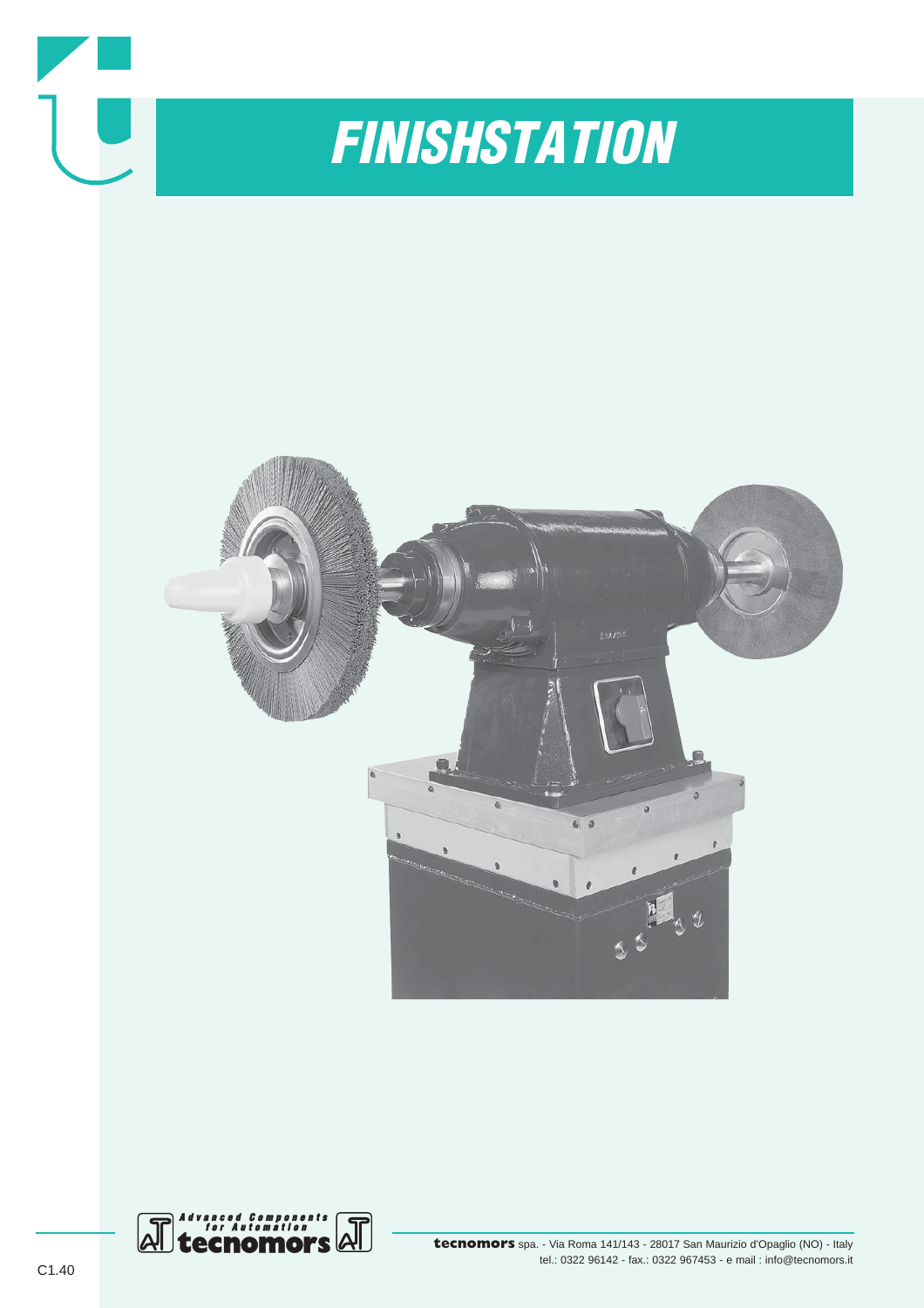## *FINISHSTATION*

La stazione di finitura (FINISHSTATION) è usata per sbavare e molare i bordi e i margini delle superfici di pezzi sia metallici che non. **I**

Le ruote sono montate e compensate radialmente su di un asse.

Esse possono così seguire facilmente il profilo del pezzo mentre lavorano.

Questo è particolarmente adatto quando si usano mole o sbavatrici molto dure.

La pressione di compensazione contro il pezzo da lavorare può essere controllata tramite il programma del robot.

L'usura delle spazzole o delle mole è controllata da un sensore e compensata dal controllo del robot.

La stazione può essere equipaggiata con differenti tipi di mole, spazzole, ecc..

Il design della stazione è facilmente integrabile in un'isola di lavoro per robot.

Su richiesta la stazione può essere fornita con delle protezioni antinfortunistiche.

Per un'ottimale regolazione della velocità delle ruote, la stazione può essere impiegata con un variatore di frequenza.

The grinding-/brushing station FINISHSTATION is being used to grind and polish edges and surfaces as well as for deburring operations on metallic as well as nonmetallic parts. **GB**

The wheels are mounted so that they are in one axis radially compliant.

The brush can therefore easily follow the part shape when working.

This is particularly useful when working with hard wheels.

The compliance pressure against the work piece can be controlled from the robot program.

The wear of the brush is monitored by a sensor and compensated by the robot controller. The station can be equipped with different wheel types such as brushes, polishing wheels, and hard grinding wheels etc.

The design of this station allows an easy integration into a robot system.

On request the station can be supplied with protection covers on the wheels, polishing paste injection guns, etc. For an optimal speed adjustment of the wheels the station can be used with a variable frequency drive.



Die Schleif-/Bürststation FINISHSTATION eignet sich zum Schleifen und Polieren wie auch zum Entgraten von Werkstücken aus metallischen und

nichtmetallischenWerkstoffen.

Die Scheiben sind standardmässig radial beweglich gelagert.

Sie passen sich so beim Bearbeiten optimal den Konturen der Werkstücke an.

Dies ist vor allem bei harten Scheiben von grossem Vorteil.

Die Anpresskraft kann vom Roboterprogramm aus gesteuert werden.

Der Scheibenverschleiss wird mit einem Sensor überwacht und von der Robotersteuerung kompensiert.

Die Station kann mit Bürsten, Faser- und Polierscheiben etc. bestückt werden.

Der einfache Aufbau der Station erlaubt die problemlose Integration in ein System.

Als Optionen sind Abdeckhauben, automatische Schleifpasteneinspritzung etc. erhältlich.

Für eine optimale Anpassung der Drehzahlen, kann ein entsprechender

Frequenzumformer eingesetzt werden.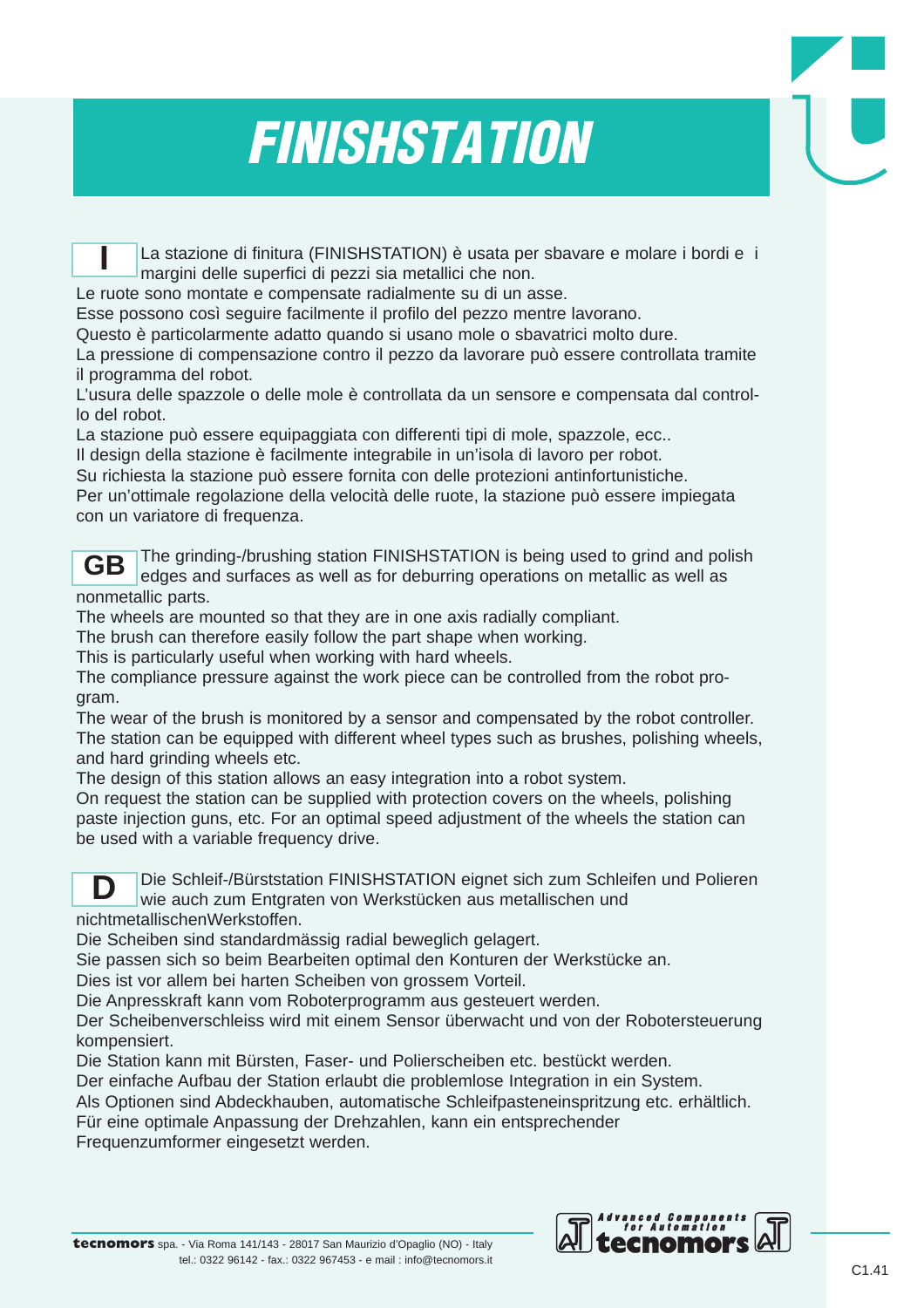

## *FINISHSTATION*



tel.: 0322 96142 - fax.: 0322 967453 - e mail : info@tecnomors.it